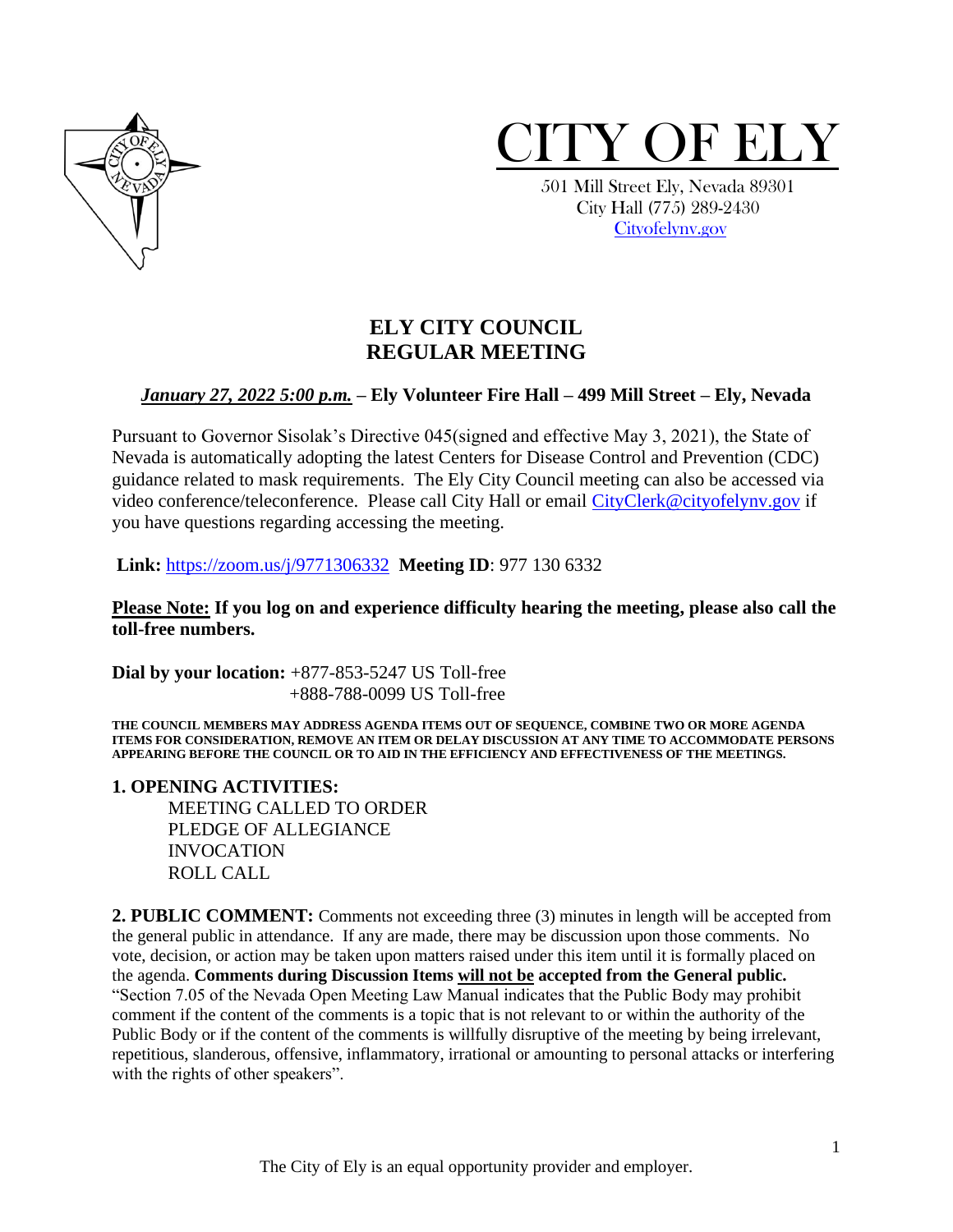**3. Mayor – Discussion/For Possible Action – Approval of Agenda, including removal of agenda items.**

### **4. CITY DEPARTMENT REPORTS**

- ➢ **FIRE CHIEF**
- ➢ **POLICE CHIEF**
- ➢ **[MUNICIPAL COURT JUDGE](https://www.cityofelynv.gov/pdf/CityCouncil2022/cc1-27-22/December21munireport.pdf)**
- ➢ **CITY ATTORNEY**
- ➢ **CITY CLERK**
- ➢ **CITY TREASURER**
- ➢ **CITY PUBLIC WORKS SUPERVISOR**
- ➢ **CITY WATER OPERATOR**
- ➢ **CITY ENGINEER**
- ➢ **CITY BUILDING OFFICIAL**

# **5. REPORTS**

**CITY COUNCIL MAYOR**

# **6. THE MAYOR WILL RECESS THE REGULAR CITY COUNCIL MEETING FOR A PUBLIC HEARING AT 5:30 P.M. ON THE FOLLOWING TOPICS.**

1. Councilman Alworth – [Discussion Only–](https://www.cityofelynv.gov/pdf/CityCouncil2022/cc1-27-22/PHstreetsignsOgdenandNorth.pdf) Approval to remove East/West facing STOP signs on North Street at the Ogden and North Street intersection.

## **7. DISCUSSION/POSSIBLE ACTION ITEMS PERTAINING TO THE PUBLIC HEARING.**

1. Councilman Alworth – [Discussion/For Possible Action](https://www.cityofelynv.gov/pdf/CityCouncil2022/cc1-27-22/PHstreetsignsOgdenandNorth.pdf) – Approval to remove East/West facing STOP signs on North Street at the Ogden and North Street intersection.

## **8. ITEMS FOR DISCUSSION/POSSIBLE ACTION ONLY OF THE ELY CITY COUNCIL.**

A. CONSENT AGENDA (These items may be approved in <u>one motion</u> by the Council as its first action of business under For Discussion/Possible Action items.) Approval of the Consent Agenda approves each of these items. Council Members may remove any item from the Consent Agenda by notifying the Mayor or Mayor pro temp.

**MOTION:** Move to approve the Consent Agenda item 8A-1 Bills.

Moved by: \_\_\_\_\_\_\_\_\_\_\_\_\_\_\_\_ Second by: \_\_\_\_\_\_\_\_\_\_\_\_\_\_\_ Vote: \_\_\_\_\_\_\_\_\_\_\_\_\_\_\_\_\_

- 1. Discussion/For Possible Action –Bills.
- [January 18, 2022](https://www.cityofelynv.gov/pdf/CityCouncil2022/cc1-27-22/ccbills1-18-22.pdf)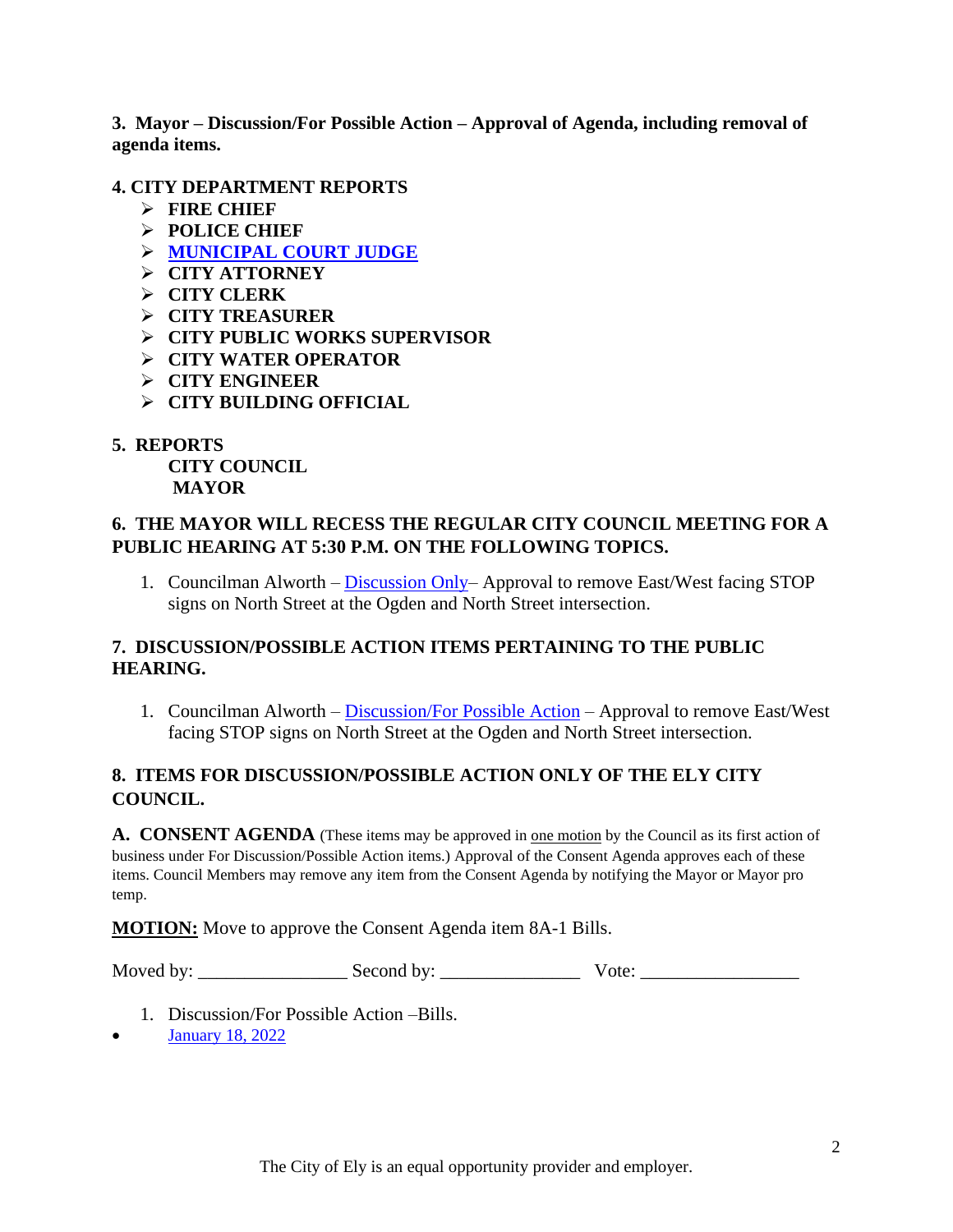#### **B. OLD BUSINESS**

1. Council Members – City Clerk Lee – [Discussion/For Possible Action](https://www.cityofelynv.gov/pdf/CityCouncil2022/cc1-27-22/INTERLOCALAGREEMENT-SNPLMAPARKSOPERATIONMAINTENACE-Jan192022Final.pdf) – Approval of Interlocal Agreement between White Pine County and City of Ely for perpetual operation and maintenance of SNPLMA Funded Projects.

#### **C. NEW BUSINESS**

- 1. Mayor Robertson [Discussion Only](https://www.cityofelynv.gov/pdf/CityCouncil2022/cc1-27-22/leagueofcityitem.pdf) Discussion regarding Nevada League of Cities One Nevada Plan and proposed annual dues increase.
- 2. Council Members City Clerk Lee Commnet NV LLC Representatives [Discussion](https://www.cityofelynv.gov/pdf/CityCouncil2022/cc1-27-22/CommnetOverviewWhitePineCounty-CityofEly.pdf)  [Only](https://www.cityofelynv.gov/pdf/CityCouncil2022/cc1-27-22/CommnetOverviewWhitePineCounty-CityofEly.pdf) – Update from Commnet NV LLC regarding their Connect America Fund (CAF II), plans in the City of Ely, including but not limited to projects serving City of Ely Facilities.
- 3. Council Members City Treasurer Trask Discussion/For Possible Action Approve Budget Committee's recommendation of American Rescue Plan expenditures, to include, modify or exclude the following:
	- [Ford AV Sound System upgrade, includes removable four](https://www.cityofelynv.gov/pdf/CityCouncil2022/cc1-27-22/Soundsystem-ARPArequest.pdf) (4) 2-way speakers, [one \(1\) 65" flat panel with mobile cart and installation/training/warranty in the](https://www.cityofelynv.gov/pdf/CityCouncil2022/cc1-27-22/Soundsystem-ARPArequest.pdf)  amount of \$32,072.08; [a preventive maintenance contract can be added for](https://www.cityofelynv.gov/pdf/CityCouncil2022/cc1-27-22/Soundsystem-ARPArequest.pdf)  [\\$2,379.00](https://www.cityofelynv.gov/pdf/CityCouncil2022/cc1-27-22/Soundsystem-ARPArequest.pdf)
	- **Ten AED's four without cabinets for City of Ely Fire Department vehicles and** [six with cabinets, one \(1\) for each City of Ely](https://www.cityofelynv.gov/pdf/CityCouncil2022/cc1-27-22/AEDquote-ARPArequest.pdf) facility in the amount of \$20,504.00
- 4. Council Members City Attorney Cahoon [Discussion/For Possible Action](https://www.cityofelynv.gov/pdf/CityCouncil2022/cc1-27-22/Opiodesettlementagreement.pdf) Approval for the City of Ely to execute a "Settlement Participation Form" (Exhibit B) and a "Subdivision Settlement Participation Form" (Exhibit K), each containing releases, pursuant to the One Nevada Agreement on Allocation of Opioid Recoveries ("One Nevada Agreement") previously agreed upon (by City of Ely in August 2021) for participation in settlements with 1) the State of Nevada and three (3) of the opioids distributor defendants (AmerisourceBergen Drug Corporation, Cardinal Health, and McKesson, as listed in Exhibit C to the One Nevada Agreement) and, 2) the State of Nevada and one (1) opioid manufacturer defendant (Janssen/Johnson & Johnson, as listed in Exhibit C to the One Nevada Agreement); and, Execution of an "Amendment No. 1 to One Nevada Agreement on Allocation of Opioid Recoveries" regarding a reduction in attorney's fees to the One Nevada Agreement for purposes of these two (2) settlements only.